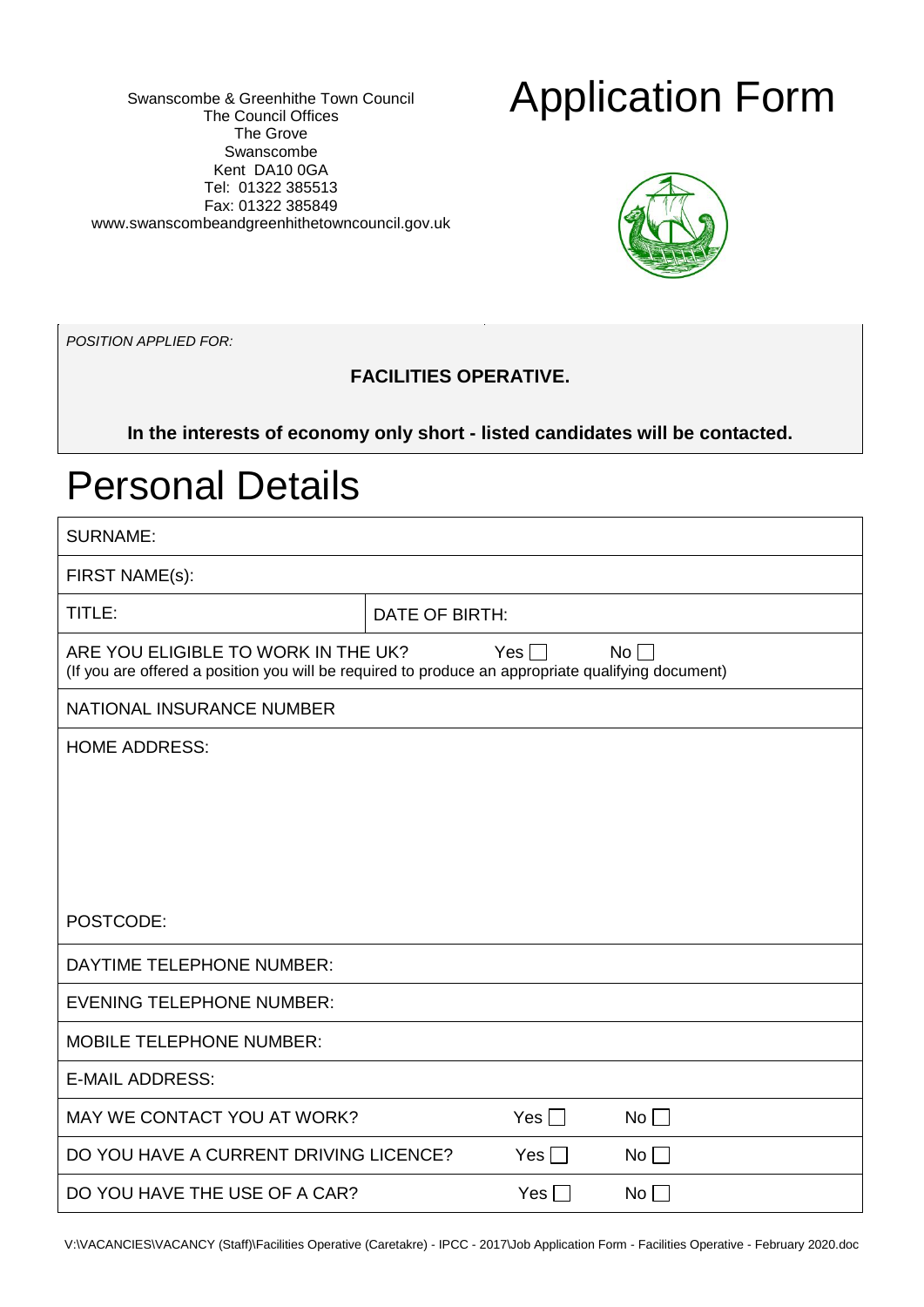| <b>CURRENT OR MOST RECENT EMPLOYMENT</b>                                                 |                      |
|------------------------------------------------------------------------------------------|----------------------|
| <b>JOB TITLE:</b>                                                                        | <b>START DATE:</b>   |
|                                                                                          |                      |
| <b>SALARY &amp; BENEFITS:</b>                                                            | <b>LEAVING DATE:</b> |
|                                                                                          |                      |
| <b>REASON FOR LEAVING/WANTING TO LEAVE:</b>                                              | NOTICE PERIOD:       |
| <b>EMPLOYER'S NAME &amp; ADDRESS:</b>                                                    |                      |
|                                                                                          |                      |
|                                                                                          |                      |
|                                                                                          |                      |
|                                                                                          |                      |
| DESCRIBE THE MAIN DUTIES AND RESPONSIBILITIES IN YOUR PRESENT / MOST RECENT<br>POSITION: |                      |
|                                                                                          |                      |
|                                                                                          |                      |
|                                                                                          |                      |
|                                                                                          |                      |
|                                                                                          |                      |
|                                                                                          |                      |
|                                                                                          |                      |
|                                                                                          |                      |
|                                                                                          |                      |
|                                                                                          |                      |
|                                                                                          |                      |
|                                                                                          |                      |
|                                                                                          |                      |
|                                                                                          |                      |
|                                                                                          |                      |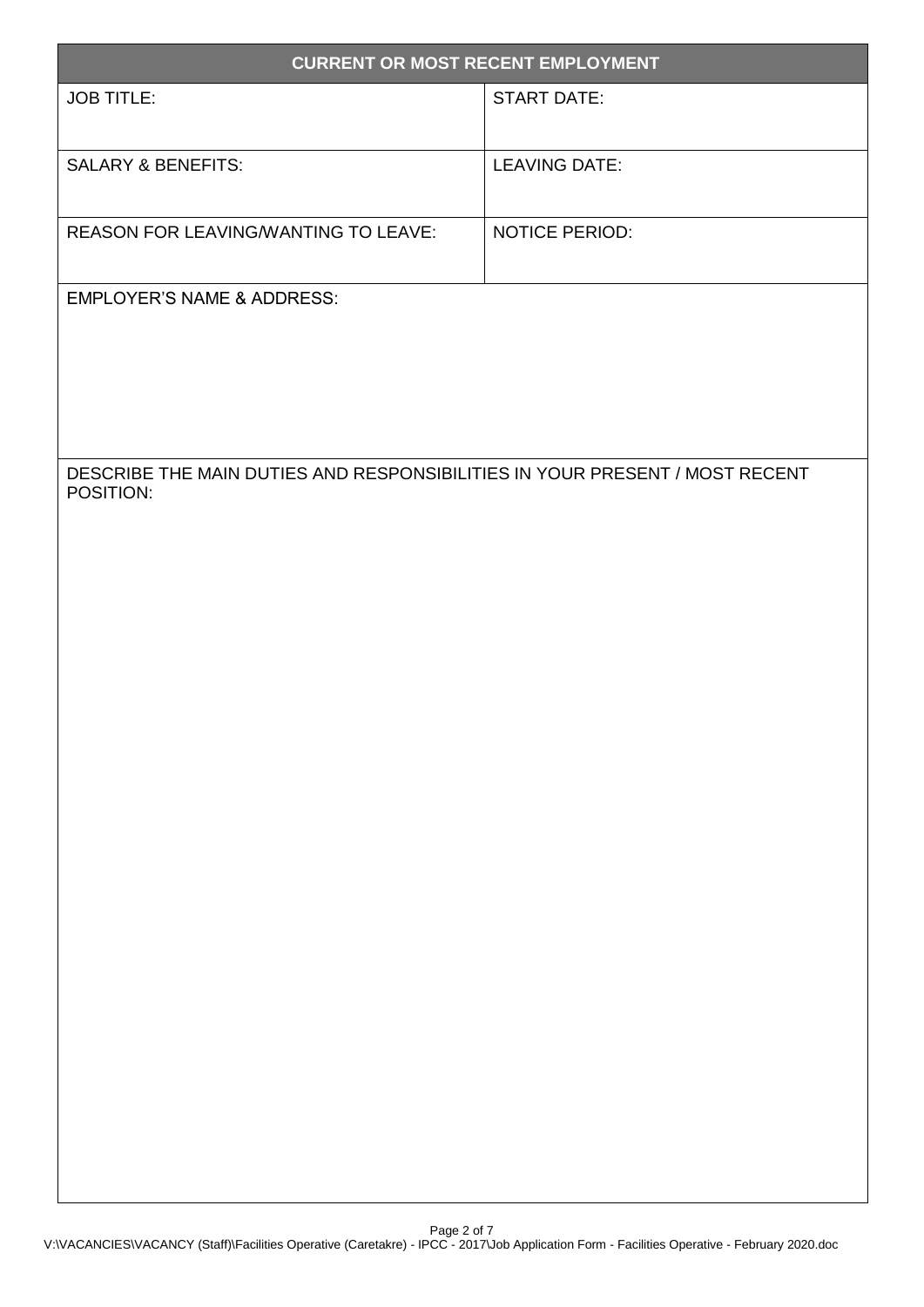# Employment History

| PREVIOUS EMPLOYMENT (exclude current or most recent, please submit explanations for any<br>gaps in employment history) |                                       |                            |               |  |
|------------------------------------------------------------------------------------------------------------------------|---------------------------------------|----------------------------|---------------|--|
| $\blacksquare$                                                                                                         | <b>EMPLOYER'S NAME &amp; ADDRESS:</b> | <b>JOB TITLE:</b>          |               |  |
|                                                                                                                        |                                       | <b>START DATE:</b>         | LEAVING DATE: |  |
|                                                                                                                        |                                       | <b>REASON FOR LEAVING:</b> |               |  |
|                                                                                                                        | BRIEF DESCRIPTION OF MAIN DUTIES:     |                            |               |  |

| $\overline{2}$ | <b>EMPLOYER'S NAME &amp; ADDRESS:</b> | <b>JOB TITLE:</b>          |                      |
|----------------|---------------------------------------|----------------------------|----------------------|
|                |                                       | <b>START DATE:</b>         | <b>LEAVING DATE:</b> |
|                |                                       | <b>REASON FOR LEAVING:</b> |                      |
|                |                                       |                            |                      |
|                | BRIEF DESCRIPTION OF MAIN DUTIES:     |                            |                      |
|                |                                       |                            |                      |
|                |                                       |                            |                      |
|                |                                       |                            |                      |
|                |                                       |                            |                      |
|                |                                       |                            |                      |

| 3 | <b>EMPLOYER'S NAME &amp; ADDRESS:</b> | <b>JOB TITLE:</b>          |               |
|---|---------------------------------------|----------------------------|---------------|
|   |                                       | <b>START DATE:</b>         | LEAVING DATE: |
|   |                                       | <b>REASON FOR LEAVING:</b> |               |
|   | BRIEF DESCRIPTION OF MAIN DUTIES:     |                            |               |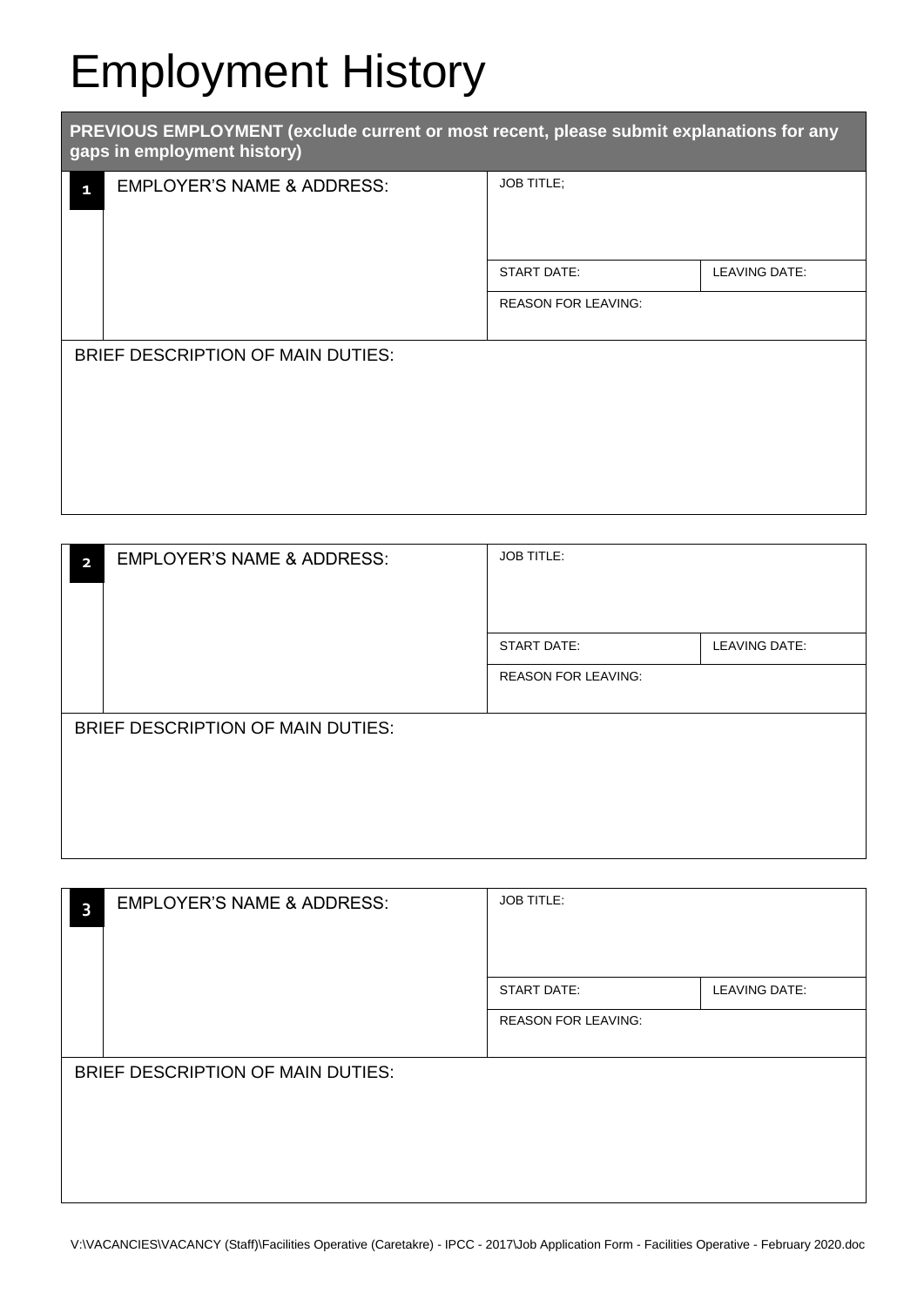# General Experience

### *SUPPORTING STATEMENT*

PLEASE OUTLINE YOUR EXPERIENCE, SUITABILITY AND INTEREST IN THIS POSITION:

Please address the requirements of the job description in your application, drawing on experience at work or in a voluntary capacity. Please continue on an additional sheet if necessary.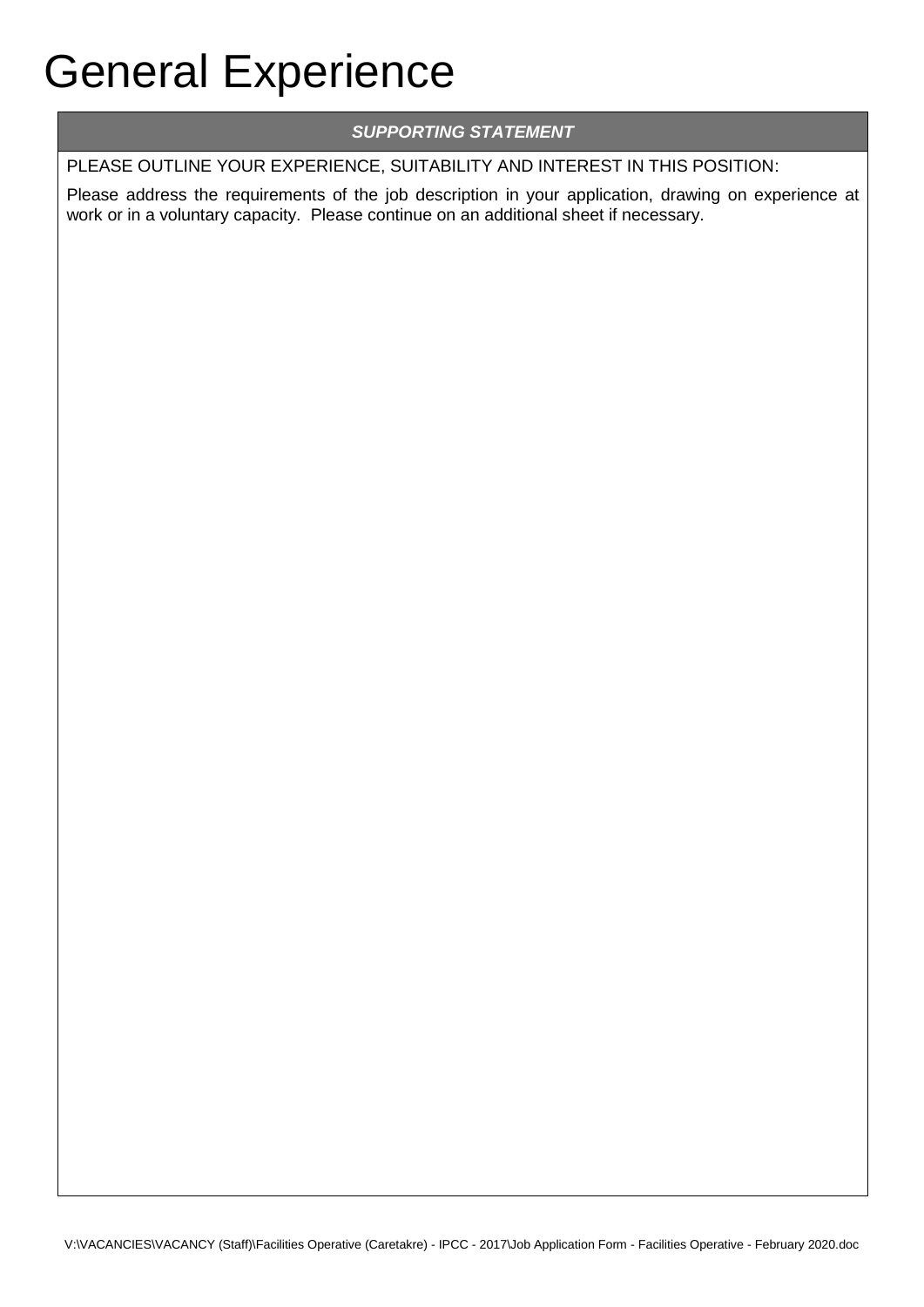# Education & Training

| <b>EDUCATION (Secondary, Further / Higher)</b>                                    |                                       |  |                                                                             |  |  |
|-----------------------------------------------------------------------------------|---------------------------------------|--|-----------------------------------------------------------------------------|--|--|
| SCHOOLS, COLLEGES, UNIVERSITIES OR<br>INSTITUTES OF FURTHER EDUCATION<br>ATTENDED | DATES (MTH / YR)<br><b>FROM</b><br>To |  | QUALIFICATIONS GAINED,<br>INCLUDING SUBJECTS, GRADES OR<br>RESULTS EXPECTED |  |  |
|                                                                                   |                                       |  |                                                                             |  |  |
|                                                                                   |                                       |  |                                                                             |  |  |
|                                                                                   |                                       |  |                                                                             |  |  |
|                                                                                   |                                       |  |                                                                             |  |  |
|                                                                                   |                                       |  |                                                                             |  |  |
|                                                                                   |                                       |  |                                                                             |  |  |
|                                                                                   |                                       |  |                                                                             |  |  |

**TRAINING**

DETAILS OF ANY PROFESSIONAL QUALIFICATIONS AND/OR MEMBERSHIP OF PROFESSIONAL ASSOCIATIONS:

*THE COUNCIL WILL REQUEST EVIDENCE OF QUALIFICATIONS REQUIRED FOR THIS POST BEFORE CONFIRMING AN APPOINTMENT.*

#### **SICKNESS RECORD**

NUMBER OF DAYS ABSENT FROM WORK DUE TO SICKNESS IN THE LAST THREE YEARS:

NUMBER OF OCCASIONS ABSENT FROM WORK DUE TO SICKNESS IN THE LAST THREE YEARS: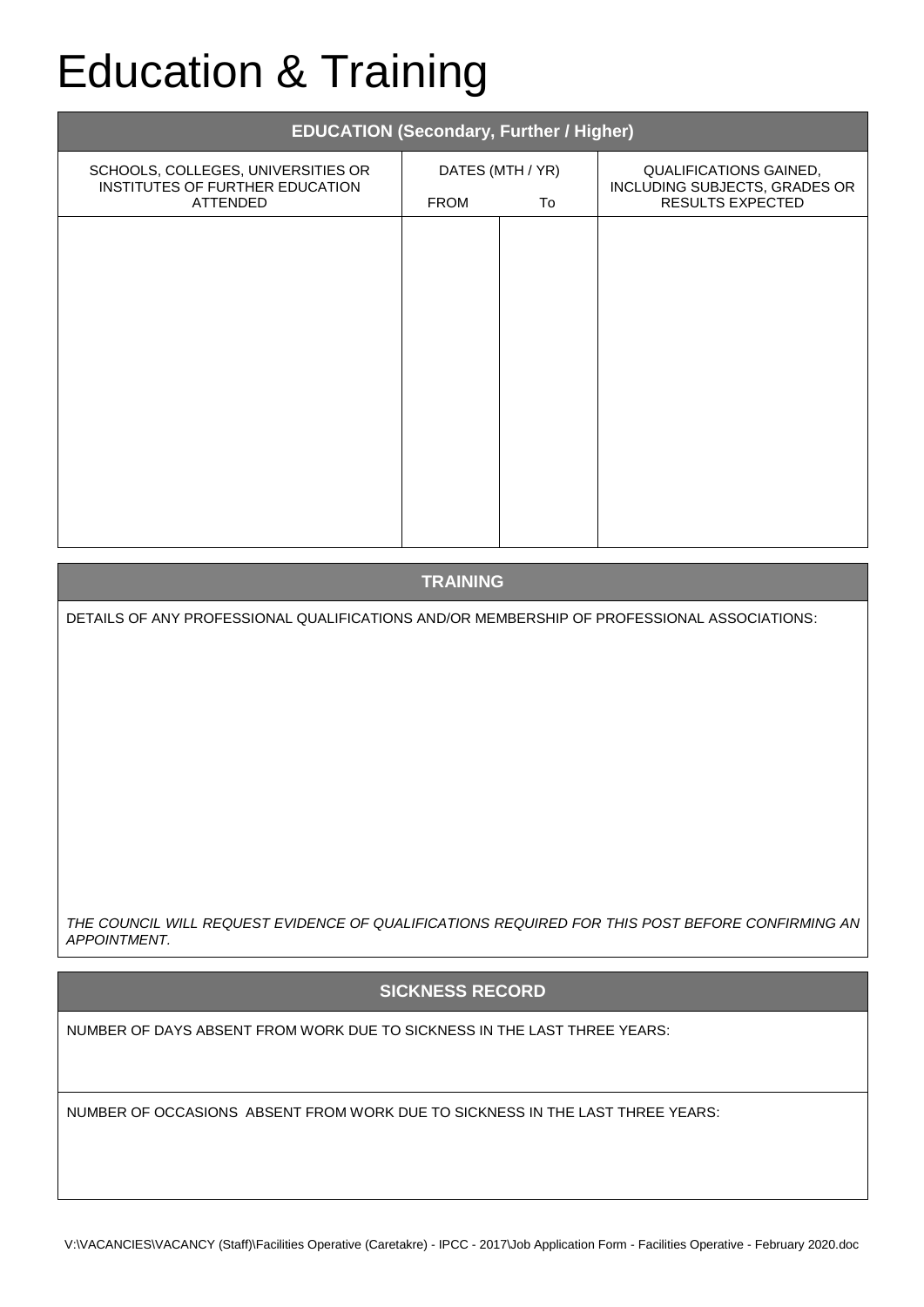| <b>EQUAL OPPORTUNITIES INFORMATION</b>                                                                                                                                                        |             |                                    |           |                                              |       |   |       |   |
|-----------------------------------------------------------------------------------------------------------------------------------------------------------------------------------------------|-------------|------------------------------------|-----------|----------------------------------------------|-------|---|-------|---|
| 1 YOUR SEX IS                                                                                                                                                                                 | <b>MALE</b> | П                                  | FEMALE    |                                              |       |   |       |   |
| 2 YOUR AGE GROUP IS                                                                                                                                                                           | 16-30       | П                                  | $31 - 45$ | П                                            | 46-60 | П | $61+$ | □ |
| 3 DO YOU CONSIDER YOURSELF DISABLED? YES ANO                                                                                                                                                  |             |                                    |           |                                              |       |   |       |   |
| (Please note that you may be asked further questions if you are invited for an interview, e.g. whether or not you require any<br>reasonable adjustment to this role because of a disability). |             |                                    |           |                                              |       |   |       |   |
| 4 ETHNIC ORIGIN (please tick only ONE of the boxes below)                                                                                                                                     |             |                                    |           |                                              |       |   |       |   |
|                                                                                                                                                                                               |             |                                    |           |                                              |       |   |       |   |
| <b>WHITE</b>                                                                                                                                                                                  |             | BRITISH $\square$<br>OTHER $\Box$  |           | <b>IRISH</b><br>□                            |       |   |       |   |
| <b>MIXED</b>                                                                                                                                                                                  |             | <b>WHITE &amp; BLACK CARIBBEAN</b> | П         | WHITE & ASIAN $\Box$                         |       |   |       |   |
|                                                                                                                                                                                               |             | <b>WHITE &amp; BLACK AFRICAN</b>   | П         | <b>OTHER</b>                                 | H     |   |       |   |
| <b>ASIAN OR ASIAN BRITISH</b>                                                                                                                                                                 |             | <b>INDIAN</b><br>$\Box$            |           | <b>PAKISTANI</b><br>$\overline{\phantom{a}}$ |       |   |       |   |
|                                                                                                                                                                                               |             | <b>BANGLADESHI</b> □               |           | OTHER ASIAN $\Box$                           |       |   |       |   |
| <b>BLACK OR BLACK BRITISH</b>                                                                                                                                                                 |             | <b>BLACK AFRICAN</b> □             |           | BLACK CARIBBEAN <b>N</b>                     |       |   |       |   |
|                                                                                                                                                                                               |             | OTHER BLACK O                      |           |                                              |       |   |       |   |
| <b>CHINESE/ OTHER ETHNIC GROUP</b><br>CHINESE $\Box$ OTHER ETHNIC GROUP $\Box$                                                                                                                |             |                                    |           |                                              |       |   |       |   |
| 5 HOW DID YOU LEARN ABOUT THIS VACANCY? (please state papers/publications/internet)                                                                                                           |             |                                    |           |                                              |       |   |       |   |

## Supplementary Information

#### **REHABILITATION OF OFFENDERS ACT**

*PLEASE COMPLETE THIS SECTION ONLY IF YOU HAVE A CRIMINAL CONVICTION WHICH IS NOT CONSIDERED AS 'SPENT' UNDER THE REHABILITATION OF OFFENDERS ACT.* 

Disclosure of a conviction does not automatically debar applicants from consideration. The information you provide will be treated as strictly confidential and will be considered only in relation to the job for which you are applying.

NATURE OF OFFENCE(s) DATE SENTENCE PASSED

SENTENCE(S) OR ORDER(S) GIVEN BY THE COURT

NAME & ADDRESS OF COURT